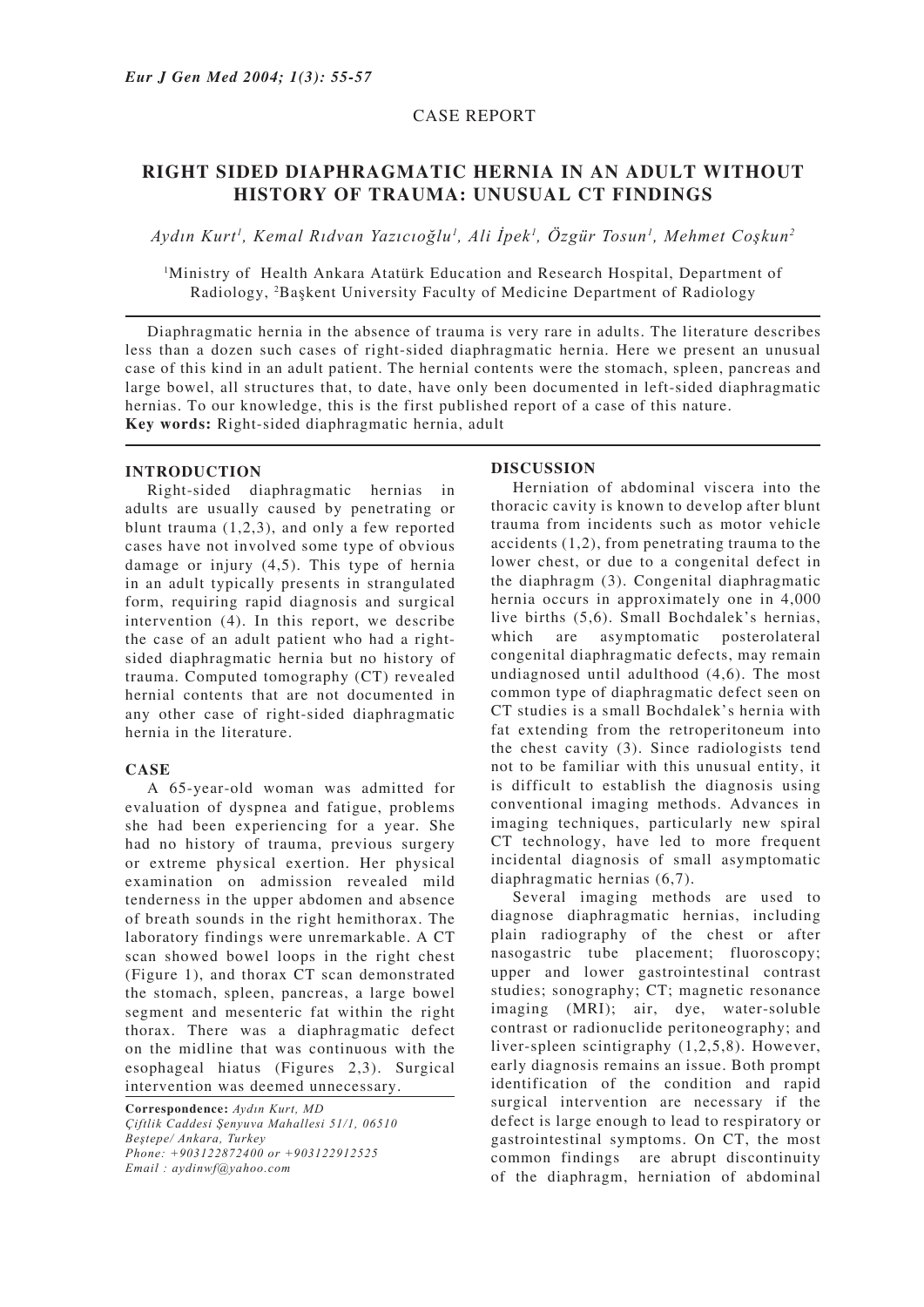

**Figure 1. A CT topogram reveals dilated bowel loops in the right hemithorax with blunting of the diaphragm contour.**

contents into the thorax, and waistlike bowel constriction, known as the "collar sign" (1). MRI may demonstrate diaphragmatic disruption even more accurately than CT due to its multiplanar imaging capability (8,9).

As emphasized earlier, it is very rare to find a diaphragmatic hernia in an adult who has suffered no trauma. To date, only about 100 such cases of left-sided- and 10 such cases of right-sided diaphragmatic hernia have been reported  $(9,10)$ . As in infants, most diaphragmatic hernias in adults (85%) occur on the left (4). Right-sided defects are less common because closure of the right pleuroperitoneal hiatus occurs earlier, at the



**Figure 3- An axial CT image shows the pancreas, loops of bowel and mesenteric fat herniated into the right hemithorax.**



**Figure 2- An axial CT image shows the spleen in the right side of the chest and a large diaphragmatic defect at the midline.**

time when the bowel returns to the peritoneum from its rotation in the yolk sac (6). The liver also tends to prevent herniation through any diaphragmatic defect that might be present on the right side (4,8).

Various studies have noted left-sided diaphragmatic hernias containing colon, stomach, omentum, spleen, small bowel, pancreas and adrenal gland, whereas the documented contents of right-sided hernias have been limited to liver, gallbladder, kidney and omentum (5). In our case, CT revealed a midline diaphragmatic defect and showed stomach, spleen, pancreas, colon and mesenteric fat all in the right hemithorax. To our knowledge, this is the first report of these contents in a case of right-sided diaphragmatic hernia. Almost invariably, such hernias in adults present with strangulation (4), but our patient did not exhibit this problem.

Although our patient had no history of trauma, extreme physical exertion or surgical intervention, it is possible that her diaphragmatic hernia became symptomatic secondary to past trauma and after a long delay (10). If herniation is not diagnosed in the acute phase, the patient may enter an asymptomatic latent phase or develop chronic or intermittent gastrointestinal or respiratory symptoms (3). Progressive herniation with subsequent bowel obstruction and infarction causes long-term complications (10). A confining sac may also allow patients to survive infancy, with a later rupture possibly triggering symptoms (4,5). It is also believed that the spleen may sometimes plug the defect and delay the onset of symptoms (5).